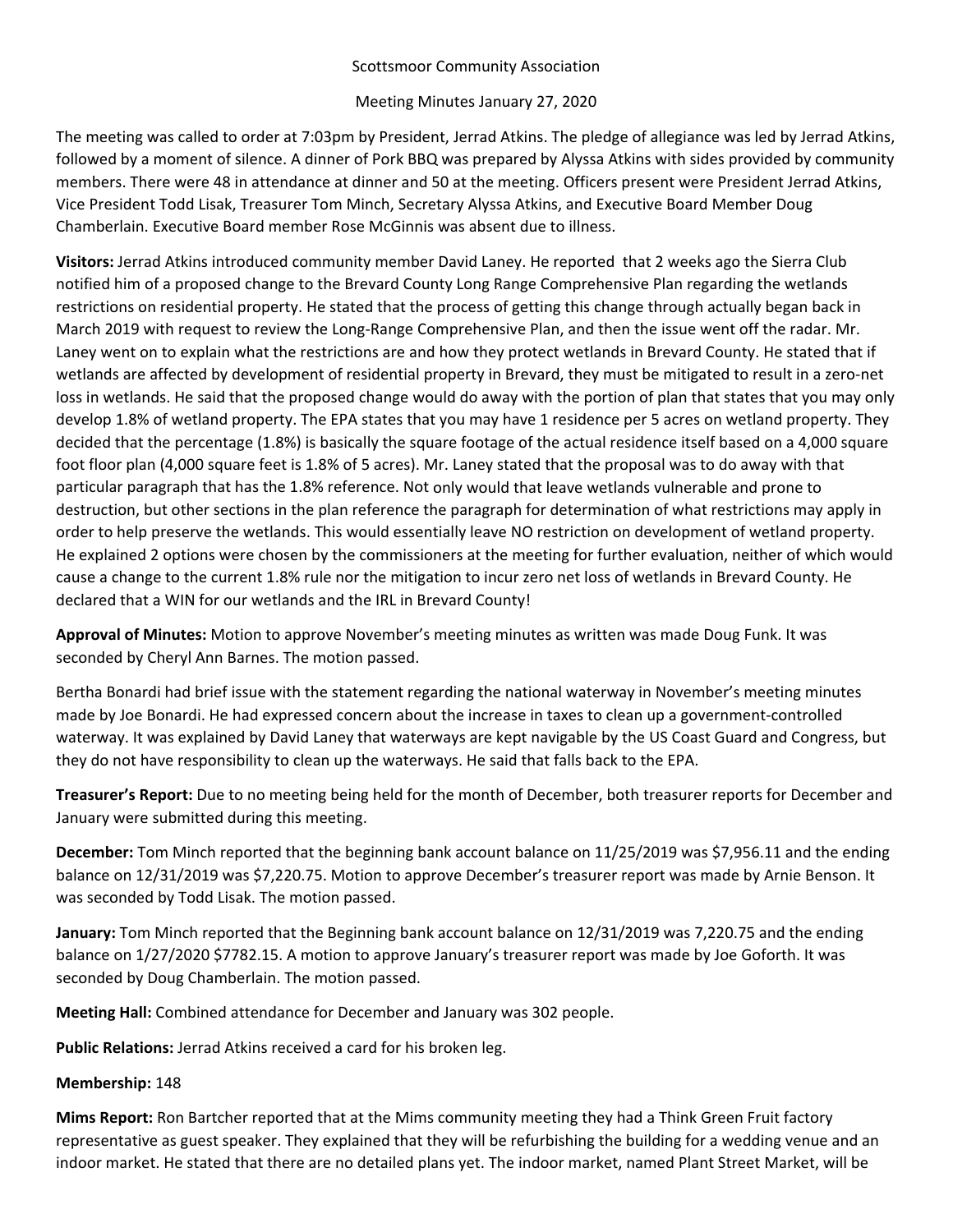similar to one in Winter Park. Local vendors will be selling their items there. It will be indoors and have a brewery. He also reported on the future of the Mims community group. He said they will no longer have Mims community meetings for two reasons. First, the county is going to charge them \$45 to utilize the building. Second, he is having a hard time getting interesting speakers. He explained that they are not an incorporated group and there are not enough volunteers to make it so. He told the membership that he is on the planning and zoning advisory board and he gets notice and he will still notify us of any issues. Both Mr. Arnie Benson and Jerrad Atkins offered any of our services, including the free use of the Scottsmoor Meeting Hall for their meetings, because they have shared such invaluable information over the years regarding our community.

**Parks and Rec:** Arnie Benson reported that he has been re‐elected as chairman for another year. He reminded everyone that the meetings are the 2<sup>nd</sup> Thursday of the month in the Brevard room in Titusville at 5pm. He asked that anyone that can attend, please do.

**Special Events:** Scottsmoor Kids Event this month is a free STEM activity at the meeting hall on Feb 20<sup>th</sup> at 5:30pm.

Prize Committee: Jerrad Atkins reported that the kayak will be given away on the 24<sup>th</sup> of February and He offered ticket packages for members to help sell ticket within the community.

### **Mail:** None

**Old Business:** Jerrad Atkins reported that we needed and additional board member to make it an odd number. Arnie Benson announced a nomination for Jake Bullington to be an additional board member. Jerrad Atkins requested additional nominations 3 times. Arnie Benson moved to close the nomination window. One ballot was cast. The motion passed. The membership voted to elect Jake Bullington as the new board member.

**Land usage:** Jerrad Atkins brought back up the discussion of what we will do as a community with the extra land we acquired. He suggested that what Paul Raulerson did at Serenity Park would be a great end result. He suggested community areas and benches, etc… Tom Minch reported that Amanda Milligan offered to go in and do some landscaping and adding of plants. Arnie Benson suggested we keep an open mind until we get it cleared out. Jerrad Atkins asked for volunteers to participate in the clearing out Arnie Benson expressed the need to find the pins and find the property line. Doug Funk asked if there were any restrictions as to what we can remove from the property as far as indigenous trees and such. Jerrad Atkins referred back to David Laney for the direction on keeping native species alive on the property.

**New Business:** Jerrad Atkins reported on the vandalism in Serenity Park where the sign we made was shot. Todd volunteered to help upkeep the park area. Jerrad Atkins discussed the making of a new sign. Community member, AW Simmons, who owns Space Coast Engraving, offered to engrave a wooden sign.

### **Other Considerations:**

**Website update:** Jerrad Atkins reported that he updated all the blogs dating back to May of last year. He invited the members to check them out on Scottsmoor.org.

**Amazon smile:** Jerrad Atkins reminded everyone how to use it and to use it.

**Scottsmoor School:** Gina Prudhomme updated us and said that we do have a historical designation and they are ready to talk with the county about moving forward.

Jerrad Atkins reported on the Brevard County Sheriff Department shooting class and introduced the setting up of a CPR class at the meeting hall.

Jerrad Atkins brought to light a recent rezoning request that Ron Bartcher made him aware of in our area. A couple, John and Beverly Vogt, bought 18 lots and has just under 4 acres and they want to change the zoning to agricultural light. He said that it has made it past the zoning board and it goes before the commission 2‐6‐2020 at 5pm. It was reported that